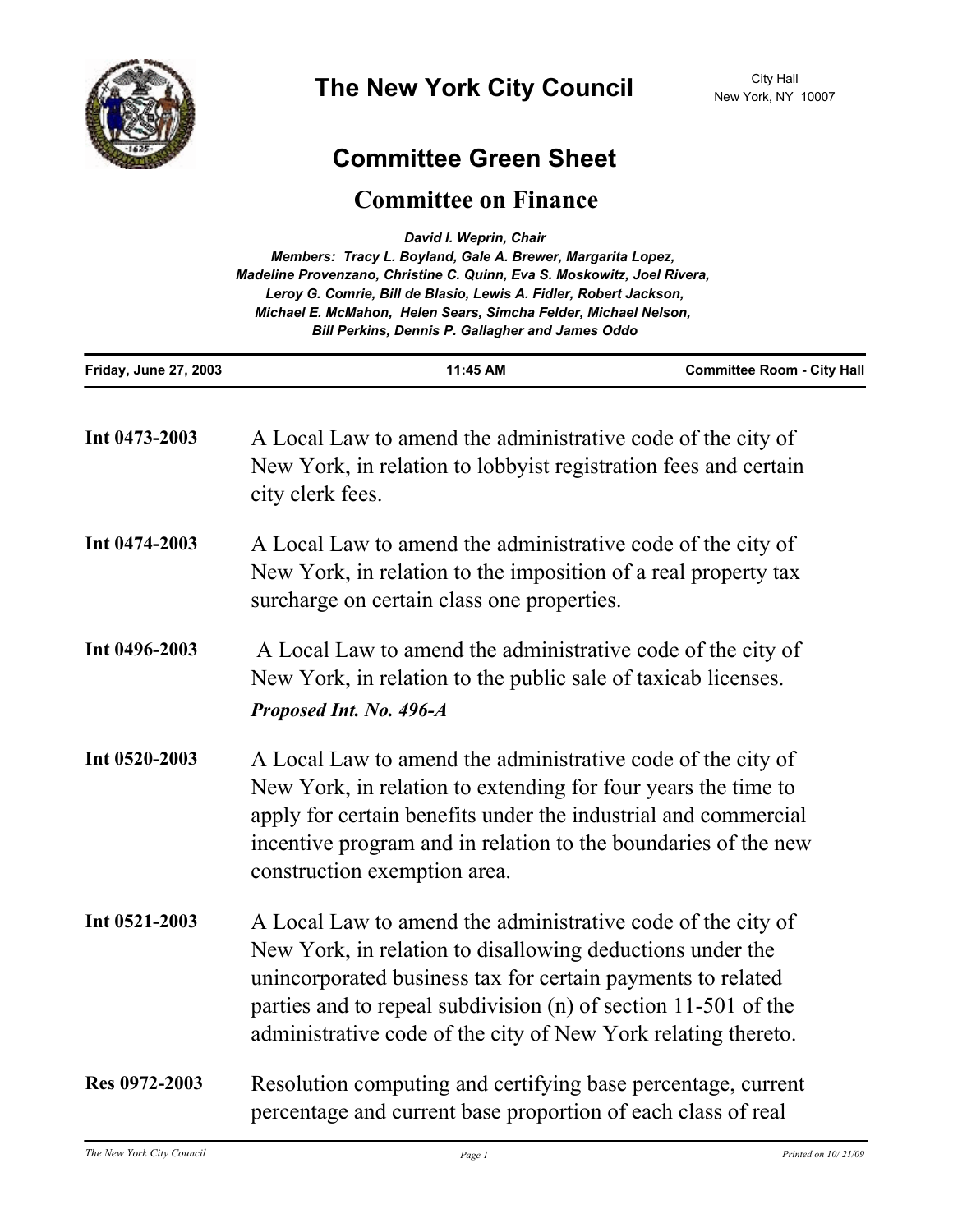|               | property for Fiscal 2004 to the State Board of Real Property<br>Services pursuant to Section 1803-a, Real Property Tax Law.<br><b>Preconsidered</b>                                                                                          |
|---------------|----------------------------------------------------------------------------------------------------------------------------------------------------------------------------------------------------------------------------------------------|
| Res 0973-2003 | Resolution computing and certifying adjusted base proportion<br>of each class of Real Property for Fiscal 2004 to the State<br>Board of Real Property Services pursuant to Section 1803-a,<br>Real Property Tax Law.<br><b>Preconsidered</b> |
| M 0412-2003   | Communication from the Mayor - Submitting Financial Plan<br>Summary Book, Volumes I and II for Fiscal Years 2003-2007,<br>pursuant to Sections 101 and 213 of the New York City<br>Charter.<br><b>Coupled to be Filed</b>                    |
| M 0413-2003   | Communication from the Mayor - Submitting Preliminary<br>Expense Budget for Fiscal Year 2004, pursuant to Sections<br>225 and 226 of the New York City Charter.<br><b>Coupled to be Filed</b>                                                |
| M 0414-2003   | Communication from the Mayor - Submitting Contract Budget<br>Report for Fiscal Year 2004, pursuant to Section 104 of the<br>New York City Charter.<br><b>Coupled to be Filed</b>                                                             |
| M 0415-2003   | Communication from the Mayor - Submitting Geographic<br>Reports for Expense Budget for Fiscal Year 2004, pursuant to<br>Sections 100 and 231 of the New York City Charter.<br><b>Coupled to be Filed</b>                                     |
| M 0416-2003   | Communication from the Mayor - Submitting Departmental<br>Estimates Report, Volumes I, II, III, IV and V, for Fiscal Year<br>2004, pursuant to Sections 100, 212 and 231 of the New York<br>City Charter.                                    |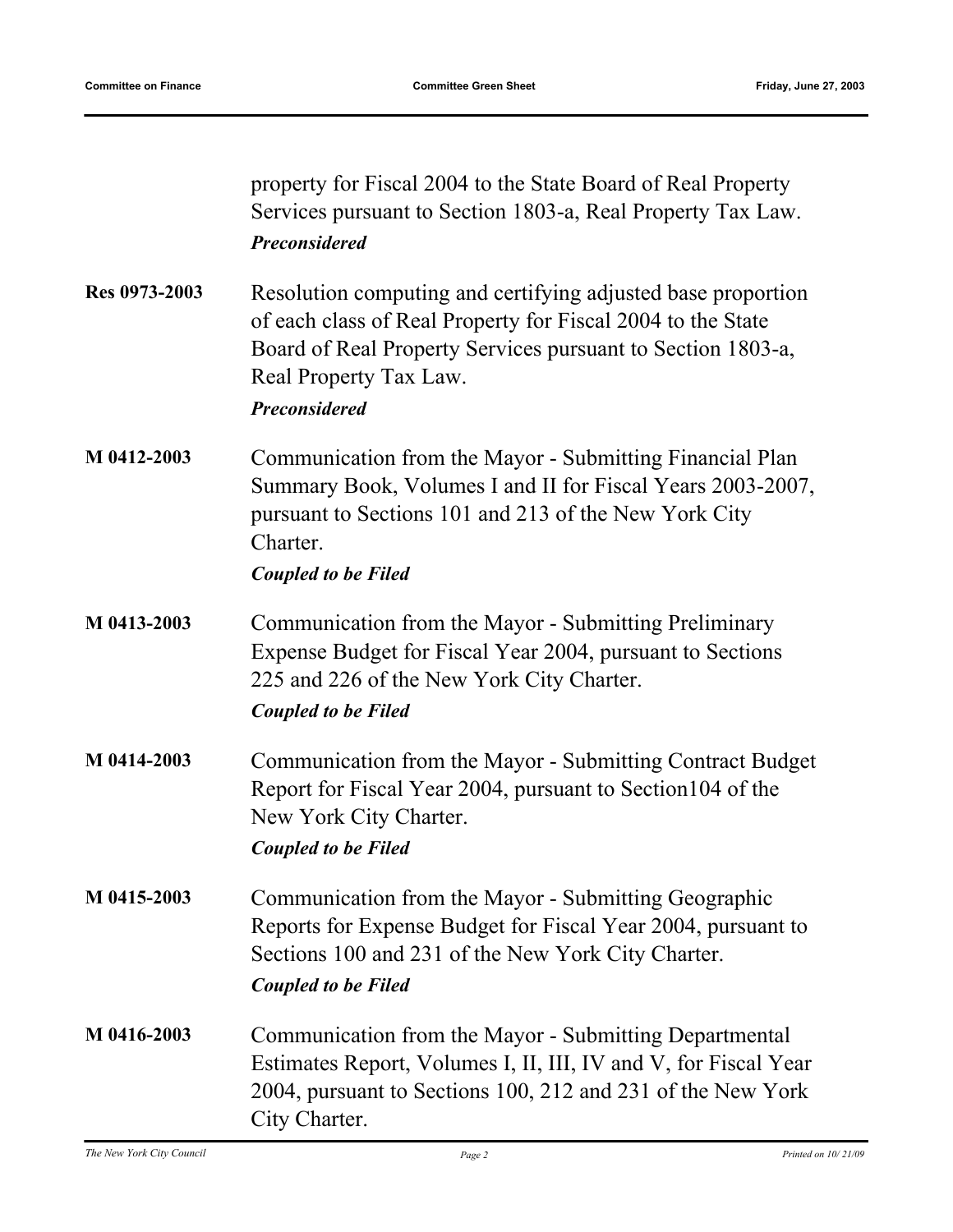### *Coupled to be Filed*

| M 0417-2003   | Communication from the Mayor - Submitting the Preliminary<br>Capital Budget, Fiscal Year 2004, pursuant to Sections 213<br>and 236 of the New York City Charter.                                                                                                                    |  |
|---------------|-------------------------------------------------------------------------------------------------------------------------------------------------------------------------------------------------------------------------------------------------------------------------------------|--|
|               | <b>Coupled to be Filed</b>                                                                                                                                                                                                                                                          |  |
| M 0418-2003   | Communication from the Mayor - Submitting the Capital<br>Commitment Plan, Fiscal Year 2004, Volumes 1, 2 $\&$ 3, and<br>the Capital Commitment Plan, Fiscal Year 2003, Financial<br>Summary, pursuant to Section 219 of the New York City<br>Charter.<br><b>Coupled to be Filed</b> |  |
| M 0536-2003   | Communication from the Mayor-Submitting the Expense<br>Revenue Contract Budget, for Fiscal Year 2004, pursuant to<br>Section 249 of the New York City Charter.                                                                                                                      |  |
| Res 0974-2003 | RESOLUTION TO ADOPT A BUDGET APPROPRIATING<br>THE AMOUNTS NECESSARY FOR THE SUPPORT OF<br>THE GOVERNMENT OF THE CITY OF NEW YORK AND                                                                                                                                                |  |

THE GOVERNMENT OF THE CITY OF NEW YORK AND THE COUNTIES THEREIN AND FOR THE PAYMENT OF INDEBTEDNESS THEREOF, FOR THE FISCAL YEAR BEGINNING ON JULY 1, 2003 AND ENDING ON JUNE 30, 2004 IN ACCORDANCE WITH THE PROVISIONS OF THE CHARTER OF THE CITY OF NEW YORK (PART A); TO ADOPT A CONTRACT BUDGET SETTING FORTH, BY AGENCY, CATEGORIES OF CONTRACTUAL SERVICES FOR WHICH APPROPRIATIONS HAD BEEN PROPOSED FOR THE FISCAL YEAR BEGINNING ON JULY 1, 2003 AND ENDING ON JUNE 30, 2004, IN ACCORDANCE WITH THE PROVISIONS OF THE CHARTER OF THE CITY OF NEW YORK (PART B); TO PROVIDE THE AMOUNTS NECESSARY FOR THE SUPPORT OF THE GOVERNMENT OF THE CITY OF NEW YORK AND THE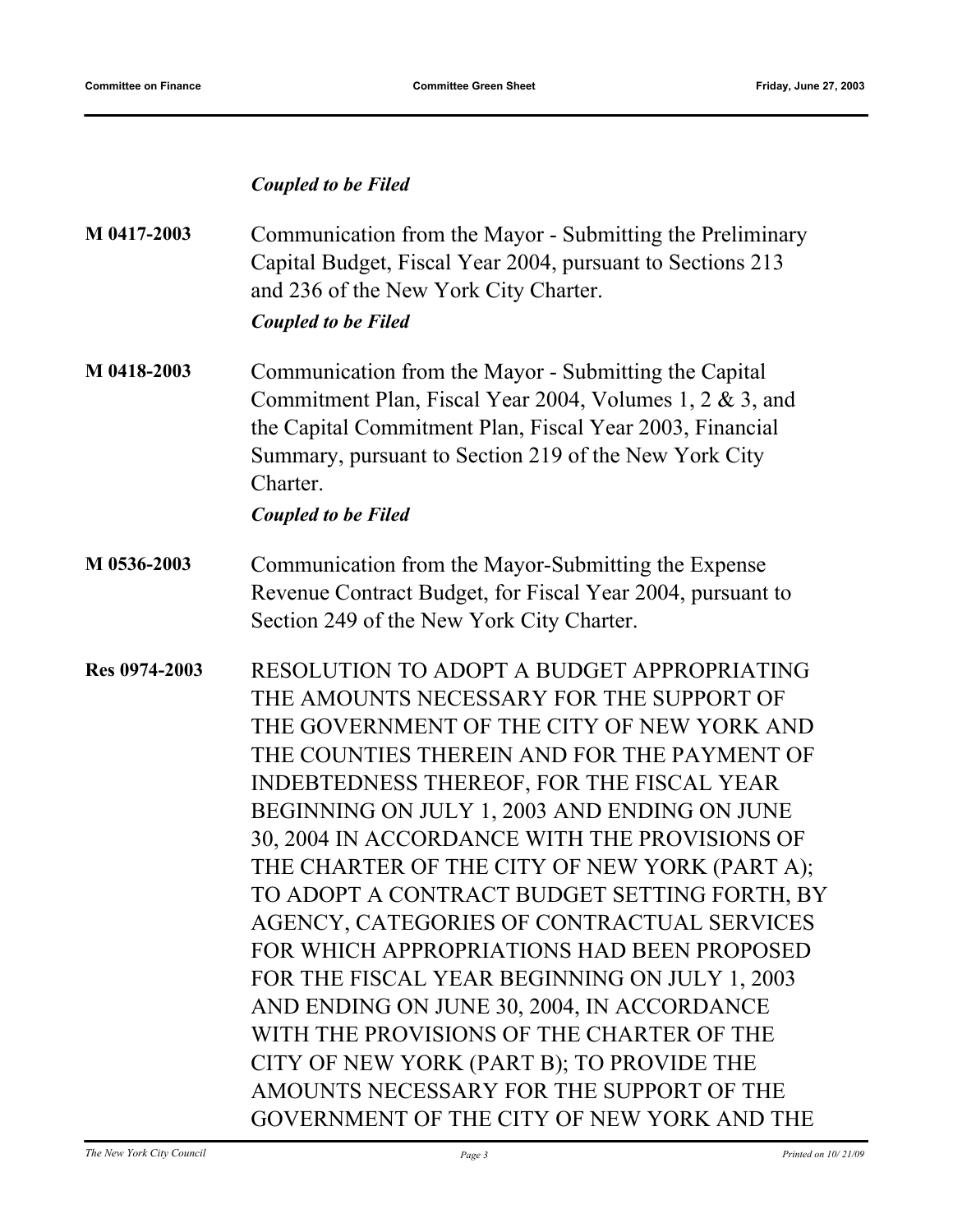COUNTIES THEREIN AND FOR THE PAYMENT OF INDEBTEDNESS THEREOF, FOR THE FISCAL YEAR BEGINNING ON JULY 1, 2003 AND ENDING ON JUNE 30, 2004 BY THE LEVY OF TAXES ON THE REAL PROPERTY IN THE CITY OF NEW YORK, IN ACCORDANCE WITH THE PROVISIONS OF THE CONSTITUTION OF THE STATE OF NEW YORK, THE REAL PROPERTY TAX LAW AND THE CHARTER OF THE CITY OF NEW YORK (PART C) AND SETTING FORTH AN EFFECTIVE DATE FOR THE PROVISIONS OF THIS RESOLUTION (PART D) Communication from the Mayor-Submitting the Executive Capital Budget for Fiscal Year 2004, pursuant to Section 249 of the New York City Charter. **M 0537-2003** RESOLUTION BY THE NEW YORK CITY COUNCIL PURSUANT TO SECTION 254 OF THE NEW YORK CITY CHARTER, THAT THE CAPITAL BUDGET FOR FISCAL YEAR 2004 AND CAPITAL PROGRAM, BEING THE EXECUTIVE CAPITAL BUDGET FOR FISCAL YEAR 2004 AND PROGRAM AS SUBMITTED BY THE MAYOR ON APRIL 15, 2003, AND BY THE BOROUGH PRESIDENTS PURSUANT TO SECTION 249 OF THE NEW YORK CITY CHARTER, INCLUDING RESCINDMENT OF AMOUNTS FROM PRIOR CAPITAL BUDGETS, BE AND THE SAME ARE HEREBY APPROVED IN ACCORDANCE WITH THE **Res 0975-2003**

FOLLOWING SCHEDULE OF CHANGES (RESOLUTION A)

RESOLUTION BY THE NEW YORK CITY COUNCIL PURSUANT TO SECTION 254 OF THE NEW YORK CITY CHARTER, THAT THE CAPITAL BUDGET FOR FISCAL YEAR 2004 AND CAPITAL PROGRAM FOR THE ENSUING THREE YEARS, AS SET FORTH IN THE **Res 0976-2003**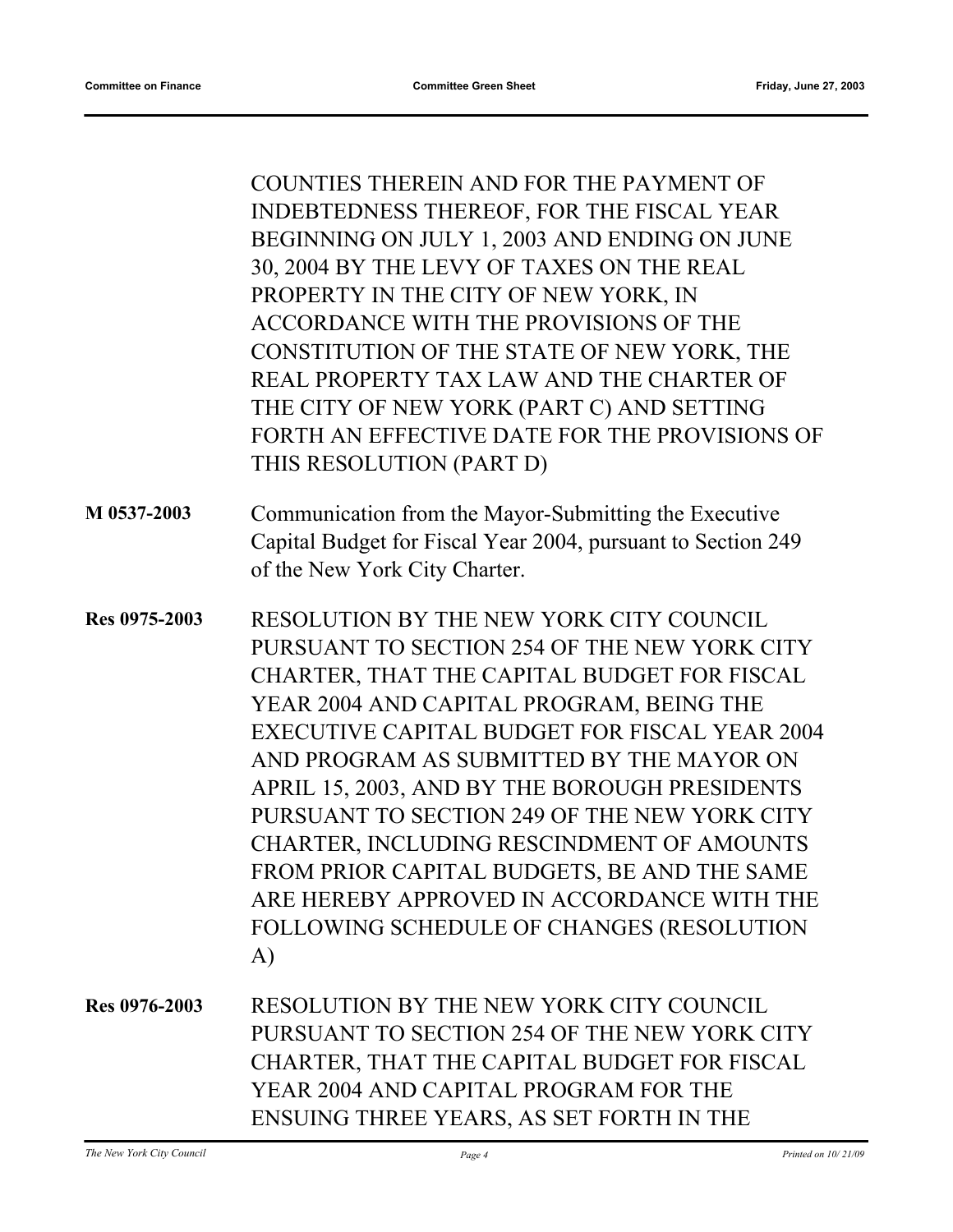|               | EXECUTIVE CAPITAL BUDGET FOR THE FISCAL YEAR<br>2004 AND CAPITAL PROGRAM AS SUBMITTED BY THE<br>MAYOR ON APRIL 15, 2003, AS AUGMENTED BY THE<br>BOROUGH PRESIDENTS PURSUANT TO SECTION 249<br>OF THE NEW YORK CITY CHARTER, AND AMENDED<br>BY THE SCHEDULE OF CHANGES APPROVED UNDER<br>RESOLUTION A, INCLUDING AMOUNTS<br>REALLOCATED BY THE RESCINDMENT OF AMOUNTS<br>FROM PRIOR CAPITAL BUDGET APPROPRIATIONS, IS<br>HEREBY ADOPTED IN THE TOTAL AMOUNTS AS<br>FOLLOWS. (RESOLUTION B) |
|---------------|-------------------------------------------------------------------------------------------------------------------------------------------------------------------------------------------------------------------------------------------------------------------------------------------------------------------------------------------------------------------------------------------------------------------------------------------------------------------------------------------|
| M 0538-2003   | Communication from the Mayor-Submitting the Proposed City<br>Fiscal Year 2004 Community Development Program, the<br>Proposed CFY'04 Budget, the Proposed Reallocations-the CD<br>XXIX Funds, Proposed CD XXX Statement of Objectives and<br>Budget, dated April 15, 2003.                                                                                                                                                                                                                 |
| Res 0977-2003 | RESOLUTION APPROVING THE FISCAL YEAR 2004<br>COMMUNITY DEVELOPMENT PROGRAM,<br>REALLOCATION OF TWENTY-NINTH YEAR<br>COMMUNITY DEVELOPMENT FUNDS, AND THE<br>PROPOSED THIRTIETH YEAR COMMUNITY<br>DEVELOPMENT PROGRAM.                                                                                                                                                                                                                                                                     |
| M 0539-2003   | Communication from the Mayor-Submitting the Executive<br>Budget Supporting Schedules, Volume I-V, for Fiscal Year<br>2004, pursuant to Section 250 of the New York City Charter.<br><b>Coupled to be Filed</b>                                                                                                                                                                                                                                                                            |
| M 0540-2003   | Communication from the Mayor-Submitting the Capital<br>Commitment Plan, Executive Budget, Fiscal Year 2004,<br>Volumes I, II and III, pursuant to Section 219(d) of the New<br>York City Charter.<br><b>Coupled to be Filed</b>                                                                                                                                                                                                                                                           |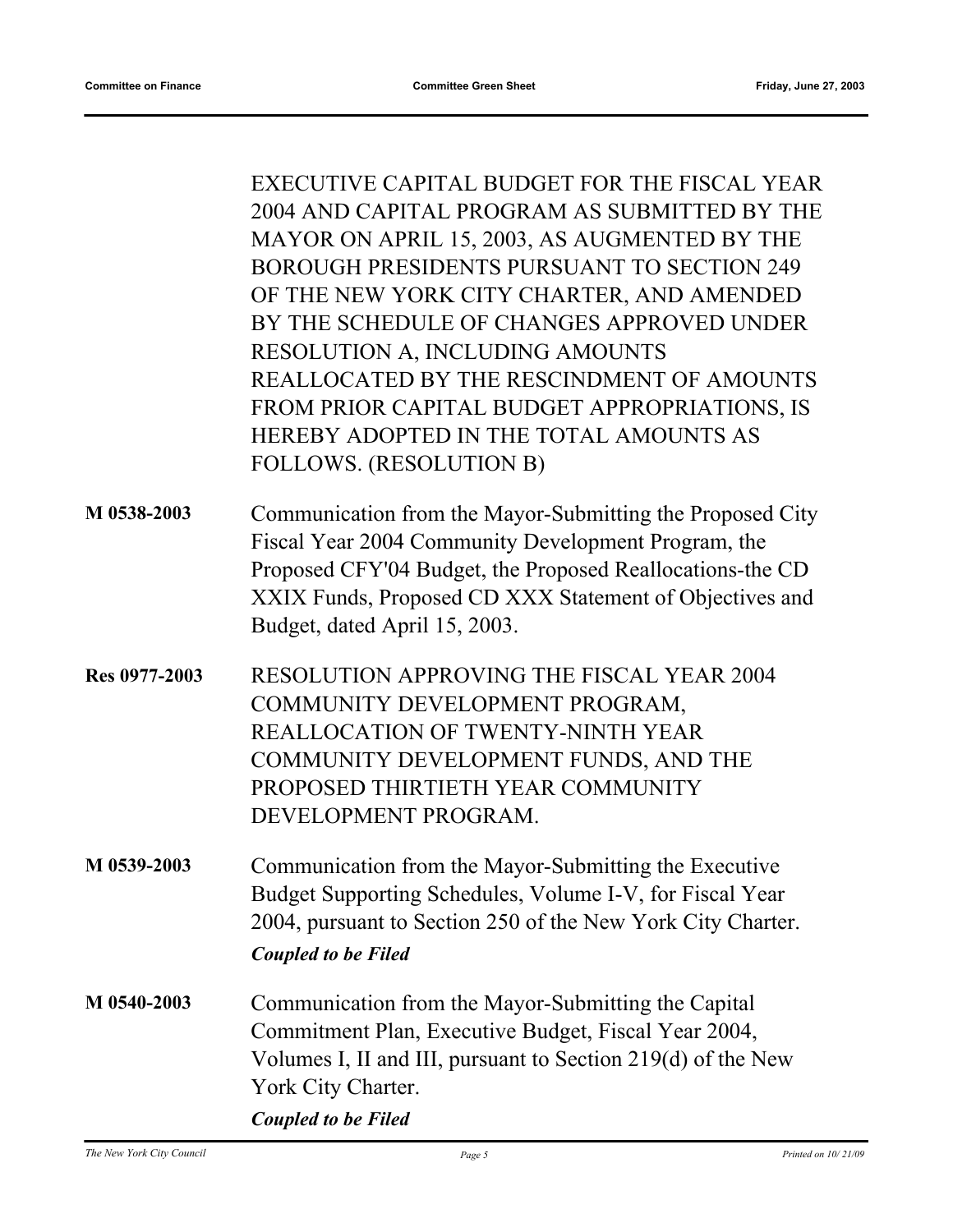| M 0541-2003 | Communication from the Mayor-Submitting the Executive<br>Budget - Geographic Reports for Expense Budget for Fiscal<br>Year 2004.<br><b>Coupled to be Filed</b>                                                                                                                                                                                                                                                                                                                                                                                                                                                                              |
|-------------|---------------------------------------------------------------------------------------------------------------------------------------------------------------------------------------------------------------------------------------------------------------------------------------------------------------------------------------------------------------------------------------------------------------------------------------------------------------------------------------------------------------------------------------------------------------------------------------------------------------------------------------------|
| M 0542-2003 | Communication from the Mayor-Submitting the Executive<br>Capital Budget Fiscal Year 2004, Capital Project Detail Data,<br>Citywide Volumes 1 and 2 and Volumes for the Five<br>Boroughs, dated April 17, 2003 pursuant to the provisions of<br>Sections 213 (4) $\&$ 219 (D) of the New York City Charter.<br><b>Coupled to be Filed</b>                                                                                                                                                                                                                                                                                                    |
| M 0543-2003 | Communication from the Mayor-Submitting the Budget<br>Summary, Message of the Mayor and Summary of Reduction<br>Program relative to the Executive Budget, Fiscal Year 2004,<br>pursuant to Section 249 of the New York City Charter.<br><b>Coupled to be Filed</b>                                                                                                                                                                                                                                                                                                                                                                          |
| M 0661-2003 | Communication from the Mayor - Submitting the certificate<br>setting forth the maximum amount of debt and reserves which<br>the City, the NYC Transitional Finance Authority, the NYC<br>Municipal Water Finance Authority, the NYS Dormitory<br>Authority and the NYC Health and Hospitals Corporation may<br>soundly incur for capital projects for Fiscal Year 2004 and the<br>ensuing three fiscal years, and the maximum amount of<br>appropriations and expenditures for capital projects which may<br>soundly be made during each fiscal year, pursuant to Section<br>250 (16) of the NY City Charter.<br><b>Coupled to be Filed</b> |
| M 0668-2003 | Communication from the Mayor - Submitting the amended<br>certificate setting forth the maximum amount of debt and<br>reserves which the City, the NYC Transitional Finance<br>Authority, the NYC Municipal Water Finance Authority, the                                                                                                                                                                                                                                                                                                                                                                                                     |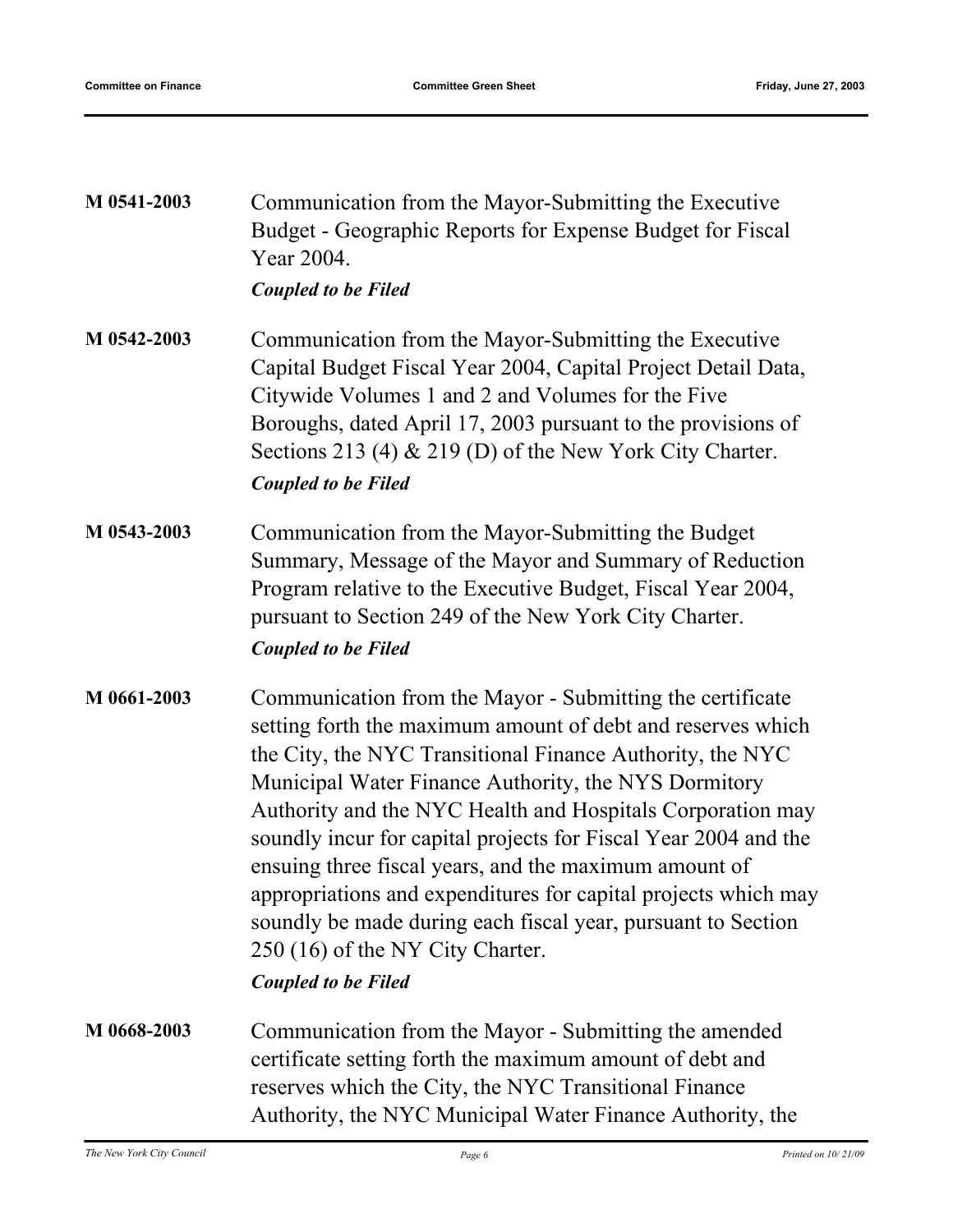NYS Dormitory Authority and the NYC Health and Hospitals Corporation may soundly incur for capital projects for Fiscal Year 2004 and the ensuing three fiscal years, and the maximum amount of appropriations and expenditures for capital projects which may soundly be made during each fiscal year, pursuant to Section 250 (16) of the NY City Charter.

#### *Preconsidered*

RESOLUTION CONCURRING IN A COMMUNICATION FROM THE MAYOR TRANSMITTING THE AMENDED CERTIFICATE SETTING FORTH THE MAXIMUM AMOUNT OF DEBT & RESERVES WHICH THE CITY, THE NYC TRANSITIONAL FINANCE AUTHORITY, THE NYC MUNICIPAL WATER FINANCE AUTHORITY, THE NYS DORMITORY AUTHORITY & THE NYC HEALTH & HOSPITALS CORPORATION MAY SOUNDLY INCUR FOR CAPITAL PROJECTS FOR FISCAL YEAR 2004 & THE ENSUING THREE FISCAL YEARS, & THE MAXIMUM AMOUNT OF APPROPRIATIONS & EXPENDITURES FOR CAPITAL PROJECTS WHICH MAY SOUNDLY BE MADE DURING EACH FISCAL YEAR, PURSUANT TO SECTION 250 (16) OF THE NY CITY CHARTER. **Res 0978-2003**

## *Preconsidered*

Communication from the Office of Management & Budget - Pursuant to Section 107(b) of the New York City Charter, transfer City funds between various agencies in fiscal year 2003 to implement changes to the City's expense budget. (MN - 5) **M 0669-2003**

## *Preconsidered*

Communication from the Office of Management & Budget - Pursuant to Section 107(b) of the New York City Charter, **Res 0979-2003**